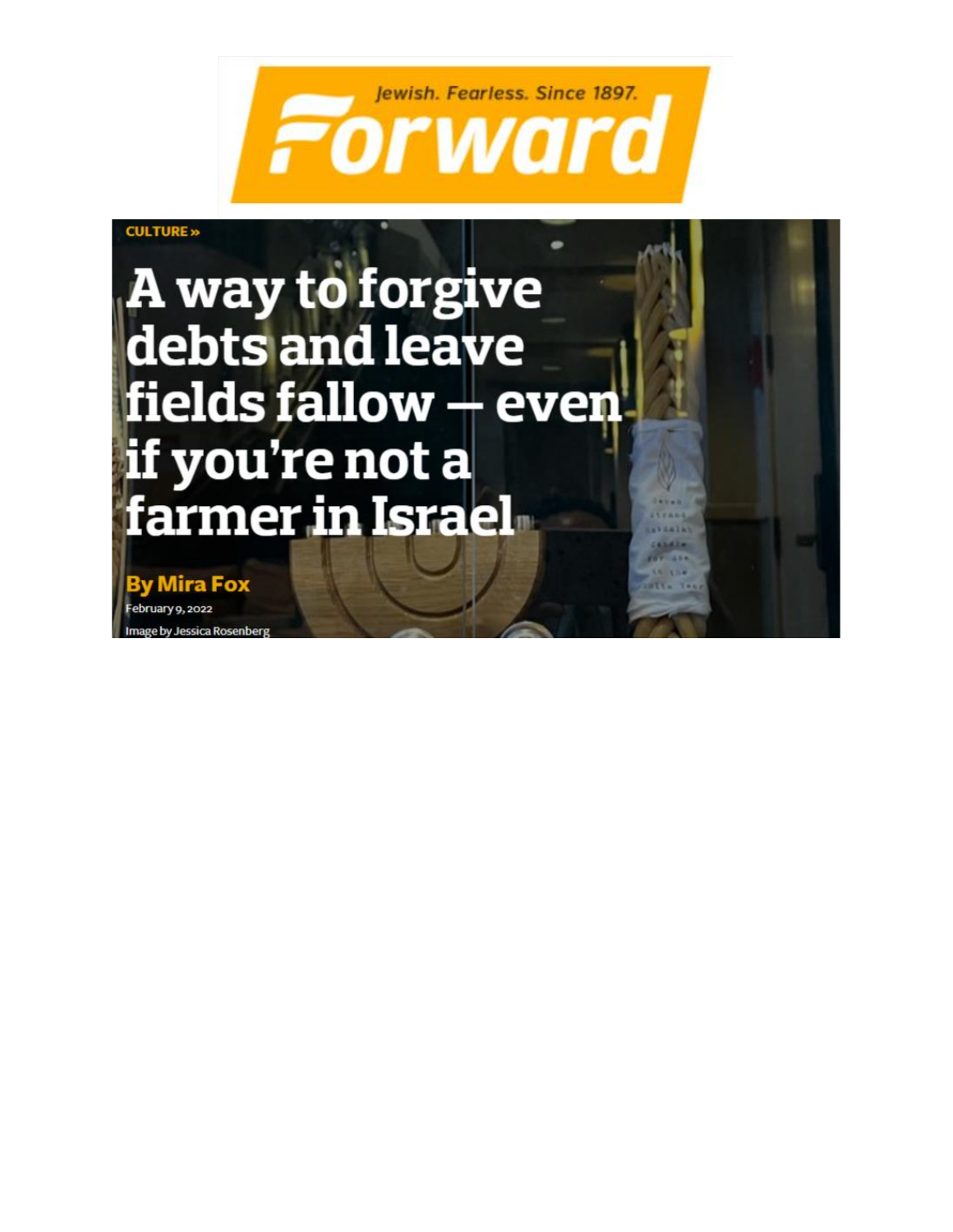

Image by Sarah Zell Young

A seven-stranded Havdalah candle for the shmita year.

What's the best way to observe the shmita year? Perhaps a seven stranded havdalah candle, or a special set of bowls — we use special dishes for Passover, after all.

For those of us who don't work in agriculture, shmita can be easily overlooked. But "The Shmita Project," a new exhibit at the Osher Marin JCC in the Bay Area, offers art and ritual objects that can still help ground us in the sabbatical year amidst our urban or suburban lives.

"It's just something simple you can do to change your habit for the year," said Jessica Rosenberg, the Director of the Taube Center for Jewish Peoplehood and one of the curators of the exhibit.

The sabbatical year requires us to forgive debts and leave fields fallow, but the requirements are usually interpreted to apply only in Israel, and even there, if you're not a farmer, it is easy to ignore. Despite the fact that there's a blessing and ritual for nearly everything else in Judaism, there are no changes to daily life or religious practices during the shmita year.

But the shmita year has the potential to be transformative. Rosenberg partnered with Sarah Zell Young from Hazon, who also has several pieces in the exhibit. Its works were drawn from submissions to the [Shmita Prizes,](https://shmitaproject.org/about-prizes/) an art competition keyed to the sabbatical year.

"The exhibit was curated to make the concept of shmita both immediately accessible to people and also to draw them in to consider what shmita might mean to them and their lives," said Rosenberg. "The JCC is a public space and the art will be seen by people of all ages, backgrounds and walks of life," including many non-Jewish families who frequent the JCC's fitness center and preschool.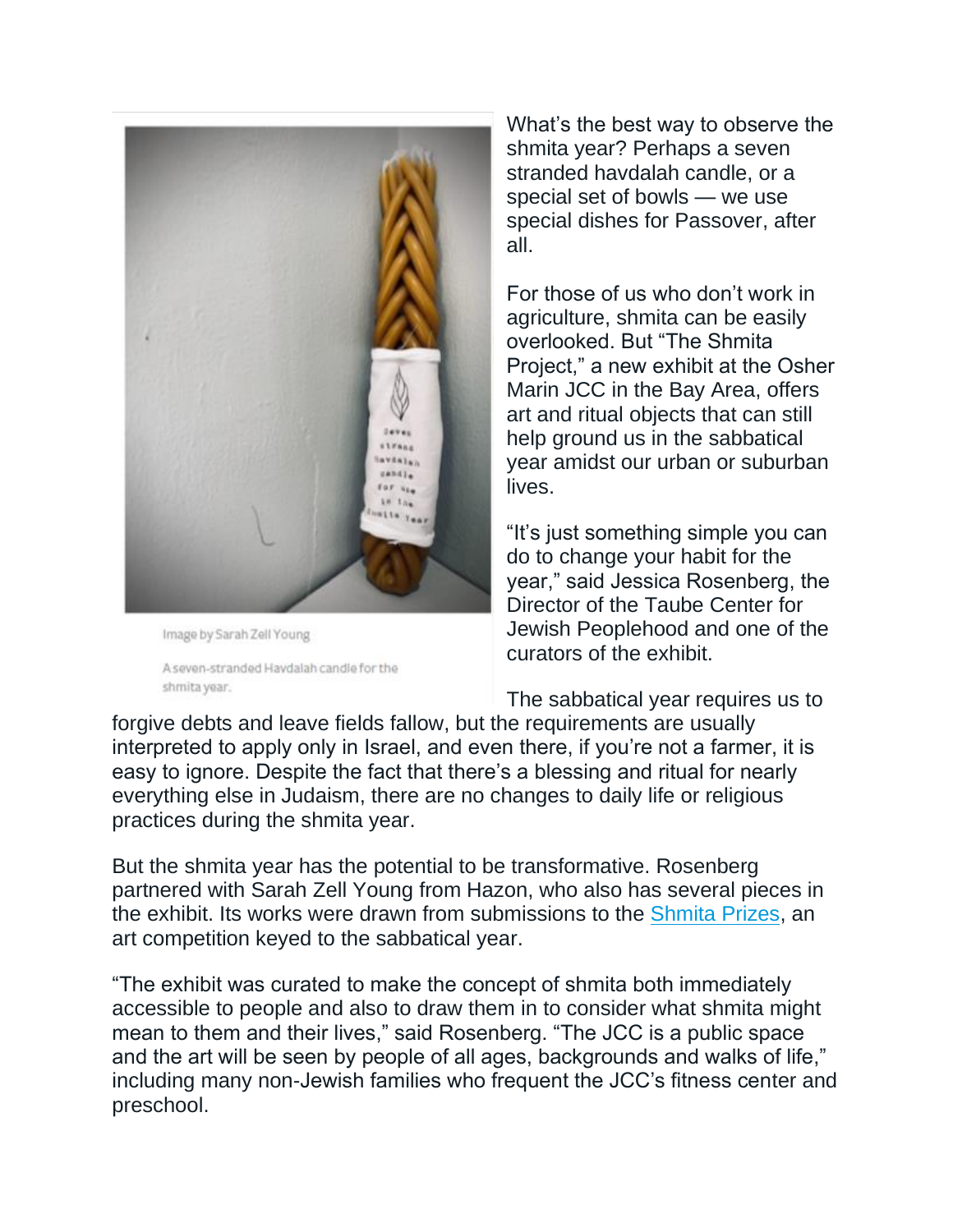

Image by Jessica Rosenberg

A few of the ritual objects on display.

The art itself runs the gamut, including a wide range of mediums and approaches to the topic. There are collages and photos with images of trees, solar panels and fields. There's a stunning cashmere tallit in tones of creams and whites, and a book with its pages cut into a relief of a tree. Many of the artists, in the spirit of shmita, used reclaimed or recycled materials to compose their works.

While some pieces focus on nature and sustainability, including a surprisingly beautiful painting of solar panels, others are quite playful, and add surprising perspective to the idea of the sabbatical year.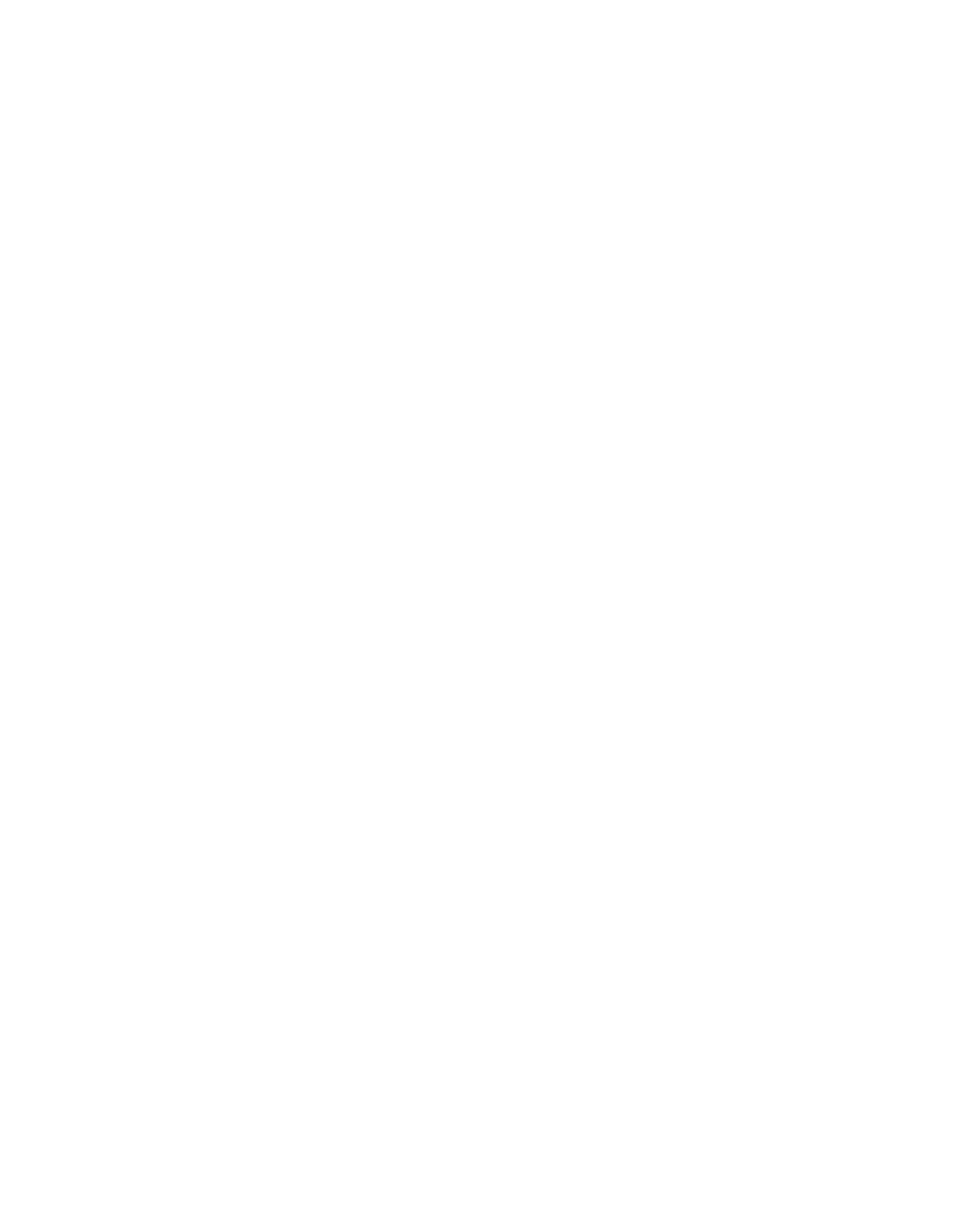

Image by Jessica Rosenberg

Sarah Zell Young's "Shmitacure" on display.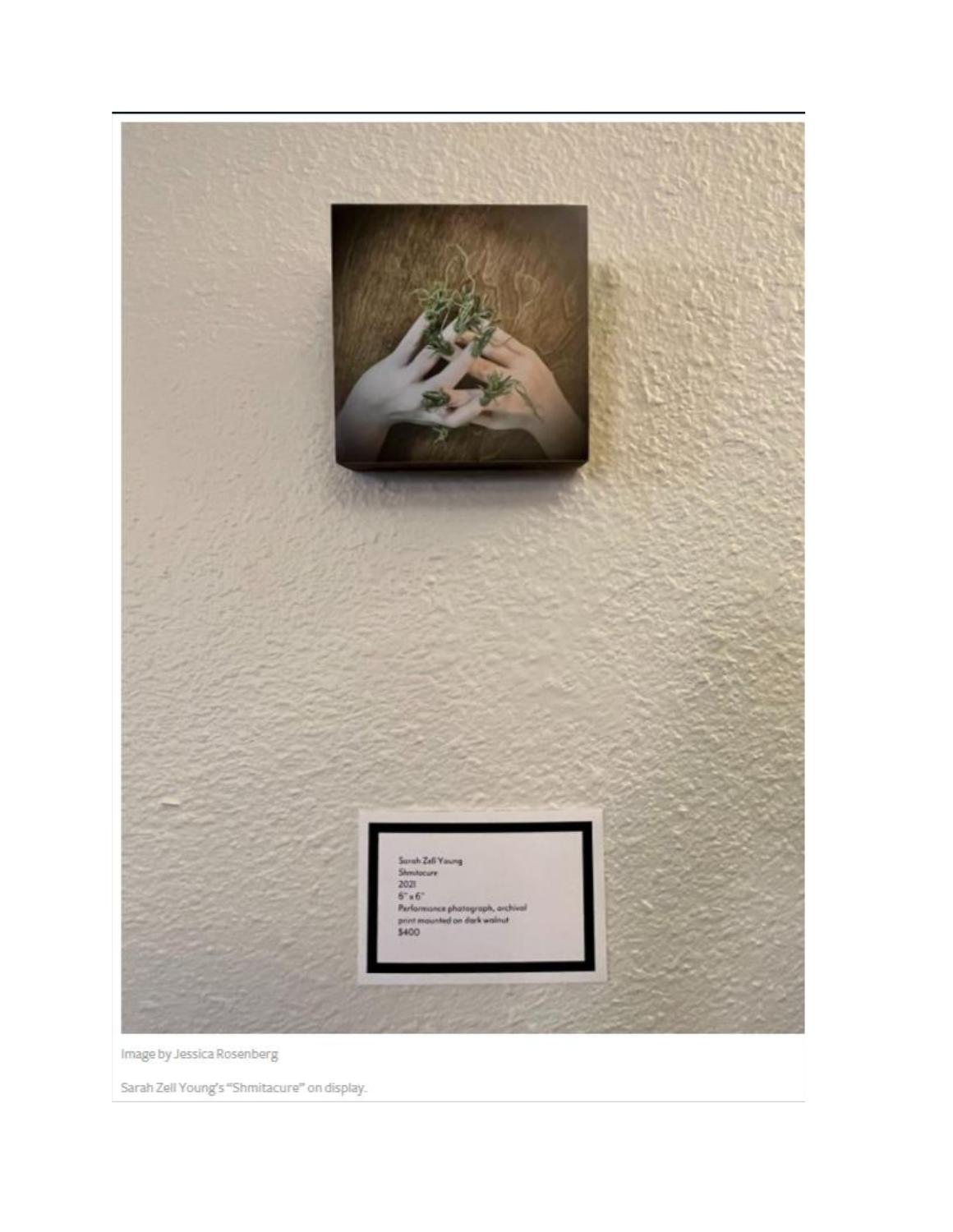"Shmitacure," for example, from Sarah Zell Young, takes the idea of leaving fields fallow, with no pruning or trimming, and applies it to fingernails. Society expects people, and women in particular, to hone our presentation, to polish and shine every aspect of ourselves. But what if there was a year of rest from the pruning — of both nails and self — that beauty standards require? Her set of photos, shows nails growing wild, not only in length and keratin but also boasting long tendrils of plant matter.

The transformative possibilities offered by rest is a major theme in the exhibit. "Shmitallis," from Aaron Kohn, is a tallit woven of soft cashmere to emphasize the comfort and joy of resting on Shabbat, an idea that is taken even farther during the shmita year. "As people connect to the physical softness of the tallis, they can also connect to the spiritual softness and rest that HaShem provides on Shabbat and the shmita year," Kohn wrote in his artist statement.



Image by Beth Grossman

And artist Beth Grossman focuses on the rights of the plants themselves. "The Law of Seeds" features seedbags, each painted with a seed in a different stage of germination along with curling calligraphy proclaiming its rights. "If corporations have full legal rights under the United States Constitution, why not seeds?" she asked. The different bags assert the seeds' right to basic needs such as clean water and freedom from contamination or pollution, as well as their rights to genetic diversity and freedom to grow where they please — a thumb of the nose to corporations such as Monsanto which genetically

A few examples from "The Law of Seeds"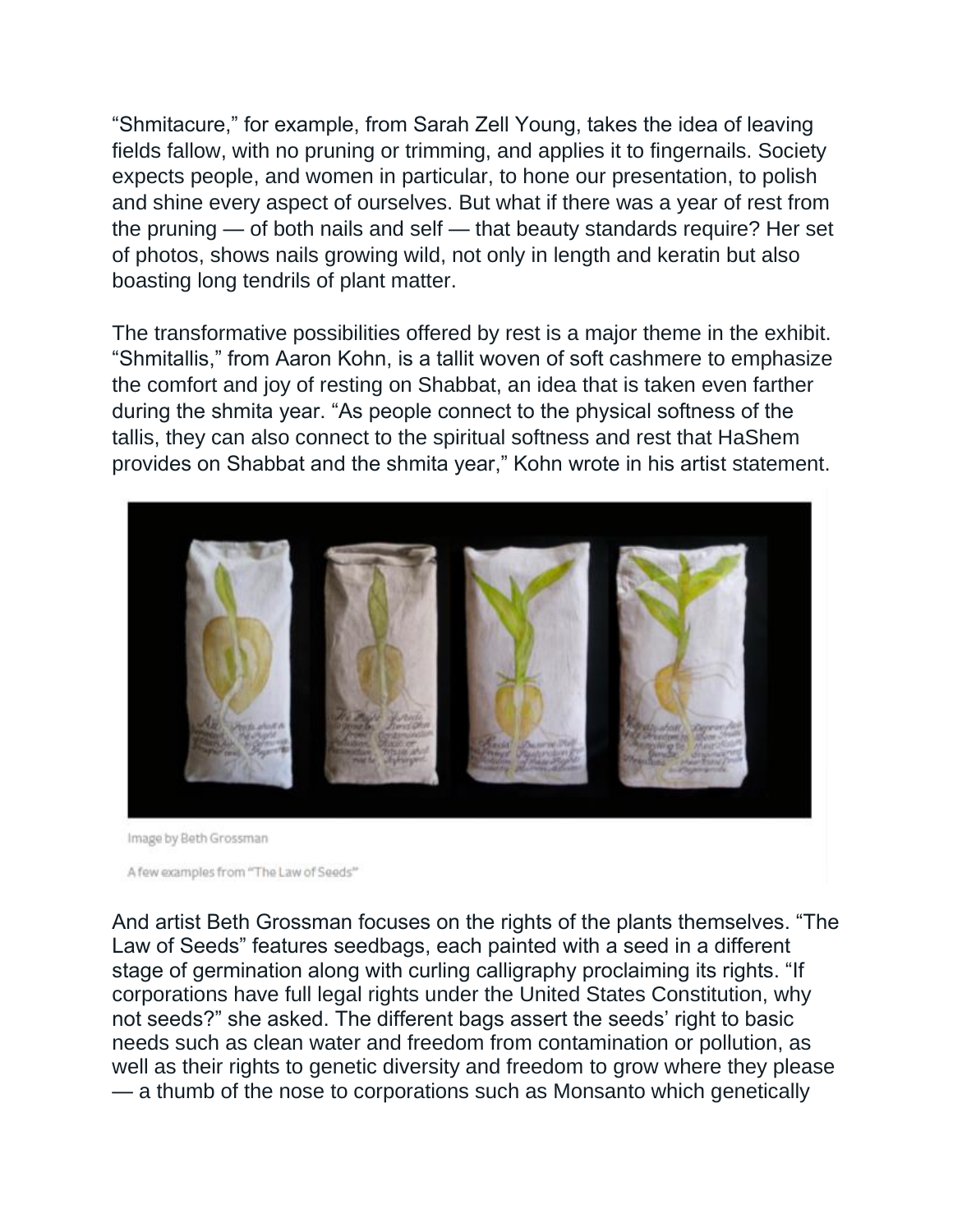engineers and patents seed varieties.



Image by Jessica Rosenberg

One of the tallits.

The pieces in the exhibit range from tongue-in-cheek to stunningly beautiful, each thoughtful in a different way, taking on themes such as food justice, rest, sustainability and social structures. A cabinet displays a special category for ritual objects made by artists attempting to think of ways to mark the shmita year the way Jewish ritual marks so many other times, from counting the Omer to observing Passover. Examples include a menorah with the shamash lower, instead of higher, than the other candles.

Rosenberg, who holds a Master's of Divinity from Harvard Divinity School, has sprinkled pieces of relevant text, in both Hebrew and English, throughout the exhibit to root the artists' thematic explorations to their biblical basis. Getting to curate exhibits for the JCC as part of her job has been new to her, and she's found it has broadened her own understanding of Jewish concepts as well as, hopefully, her audience's.